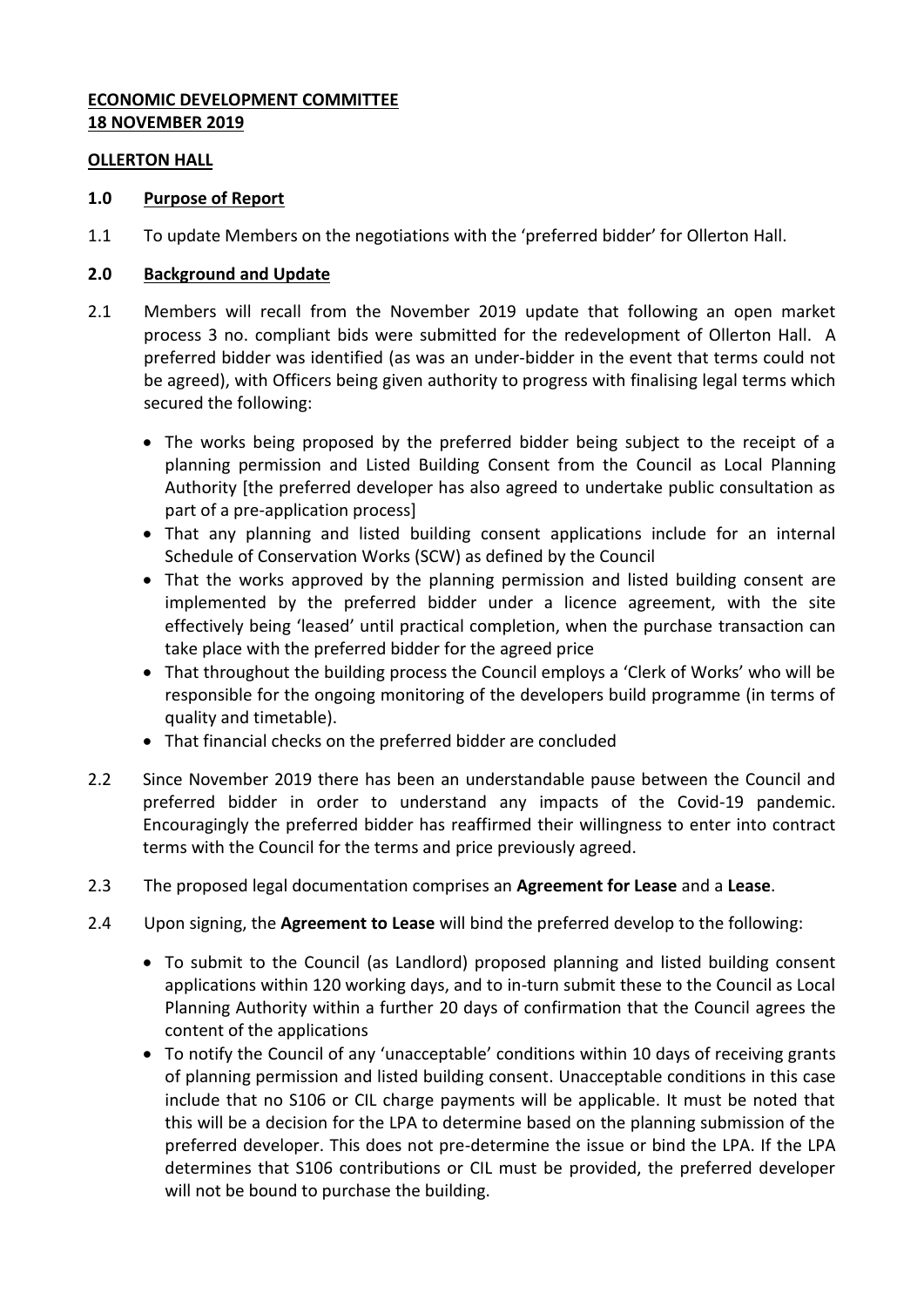- A longstop date to secure planning permission.
- A requirement that the Council's SCW are included in the approved Listed Building Consent.
- That when all of the above is met the preferred developer pays the Council its deposit, with the **Lease** then commencing.
- 2.5 The Lease Secures:
	- A deposit
	- A requirement to implement the scheme in accordance with the approved planning permissions and listed building consents (as may be amended by the LPA)
	- A requirement for a Clerk of Works to be employed to monitor progress of construction on the site
	- That the preferred developer can purchase the site for the agreed price upon practical completion and Council sign-off (via the Clerk of Works) of the scheme
- 2.6 There remains some further work to conclude on mitigating financial risk in the early stages of implementing the development. Further information on this issue will be reported to the Committee as a late item if required, for forward consideration by the Policy & Finance Committee if required.

# **3.0 Equalities Implications**

3.1 Equality impacts will be considered as part of the design, consenting, and construction of the final scheme by the preferred bidder.

### **4.0 Digital Implications**

4.1 None with respect to the proposed construction, save for public consultation will/may utilise electronic means of communication should national or local Covid-19 restrictions require.

### **5.0 Financial Implications (FIN20-21/9601)**

- 5.1 There are no revisions to the proposed disposal which differ from the Policy & Finance Committee decision at its 28 November 2019 meeting. It remains the case that the any capital receipt secured from the freehold sale of Ollerton Hall (net of any associated fees, including the Council's Clerk of Works) be ring fenced towards regeneration proposals within the Ollerton & Boughton area.
- 5.2 Over the period to date, the Council has been seeking to ensure that the preferred developer has sufficient resources (or access through a guarantor) in order to complete the necessary works as per the disposal contract. At the time of writing this report, the Council is yet to receive clarity over the guarantee.

### **6.0 Community Plan – Alignment to Objectives**

The redevelopment of Ollerton Hall will secure a sustainable reuse of an important and iconic listed asset, delivering inclusive and sustainable economic growth and protecting the historic environment.